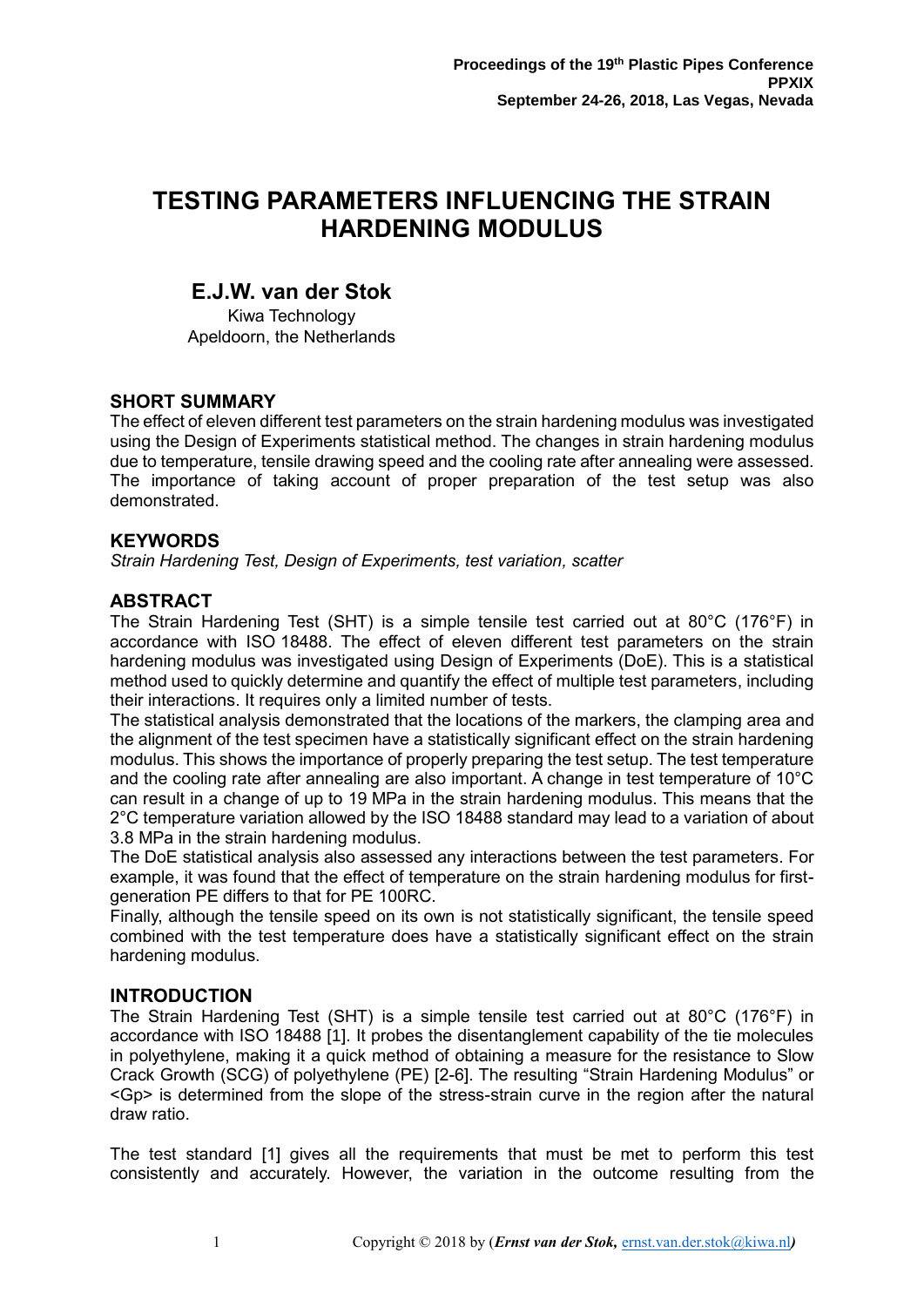#### **Proceedings of the 19th Plastic Pipes Conference PPXIX September 24-26, 2018, Las Vegas, Nevada**

permissible tolerances in the test parameters was previously unknown. For example, the temperature must be  $80^{\circ}$ C ± 1°C (176.0°F ± 1.8°F). This means that in extreme cases, the temperature may be somewhere between 79.0°C and 81.0°C. The potential magnitude of the change in  $\leq$ Gp> if the temperature between two tests differs by  $2^{\circ}$ C was unknown.

Moreover, some test parameters are not precisely described. For example, after annealing the oven must be "*slowly cooled down to room temperature by switching off the closed temperature chamber with an average cooling rate of less than 2°C/min.*" [\[1\]](#page-0-2). Different ovens will have different cooling paths, which may cause the crystallization structure of the PE sheet to differ between labs. Additionally, "room temperature" differs across the world. Cooling from 120°C (248°F) to 23°C (73.4°F) allows much faster cooling at the beginning of the cooling path than cooling from 120°C to 40°C (104°F), because the last part of the cooling path will be very slow.

Finally, variation between different equipment and laboratories in the exact execution will always occur due to normal laboratory practices. The deviations will be either systematic or random. The results in a Round Robin will therefore never be exactly the same (see [Figure 1\)](#page-1-0). This figure also shows that the PE materials with a higher <Gp> also have a greater standard deviation [7,8]. Again, little is known about the exact origin of the variations.

To find answers to these questions, the effect of eleven different test parameters on the strain hardening modulus was investigated using Design of



<span id="page-1-3"></span><span id="page-1-1"></span><span id="page-1-0"></span>*Figure 1. Results of a Round Robin test performed by seven laboratories on seven PE materials, in which each laboratory prepared its own 1 mm thick samples. The coefficient of variation (the relative standard deviation) based upon all individual samples is given (from [\[8\]](#page-1-1)).*

<span id="page-1-2"></span>Experiments (DoE) [9]. This is a statistical method used to quickly determine and quantify the effect of multiple test parameters, including their interactions. It requires only a limited number of tests.

### **EXPERIMENTAL Design of Experiments**

Much research is based on "one-factor-at-a-time" experiments. This means that all test parameters are kept as constant as possible, except for one parameter (factor), which is varied. Needless to say, the principle advantage of this method is that one can clearly see the effect of this varying factor. For example, if the material quality is to be investigated, all other test parameters are kept constant, and the only variable is the type of material.

If another factor must be investigated, such as the effect of temperature, all the experiments must be repeated, but this time for one material and a varying temperature. This method works very well and is therefore in common use worldwide, but has two significant downsides.

The first is that possible interactions may be missed. Using one-factor-at-a-time, one would for instance investigate three materials (three quality levels: poor, intermediate and good). To investigate the effect of temperature, one would select one material (e.g. with an intermediate quality, or very often the poor-quality material to limit the testing time) to be tested at three temperatures. However, to test whether the effect of temperature on poor materials differs from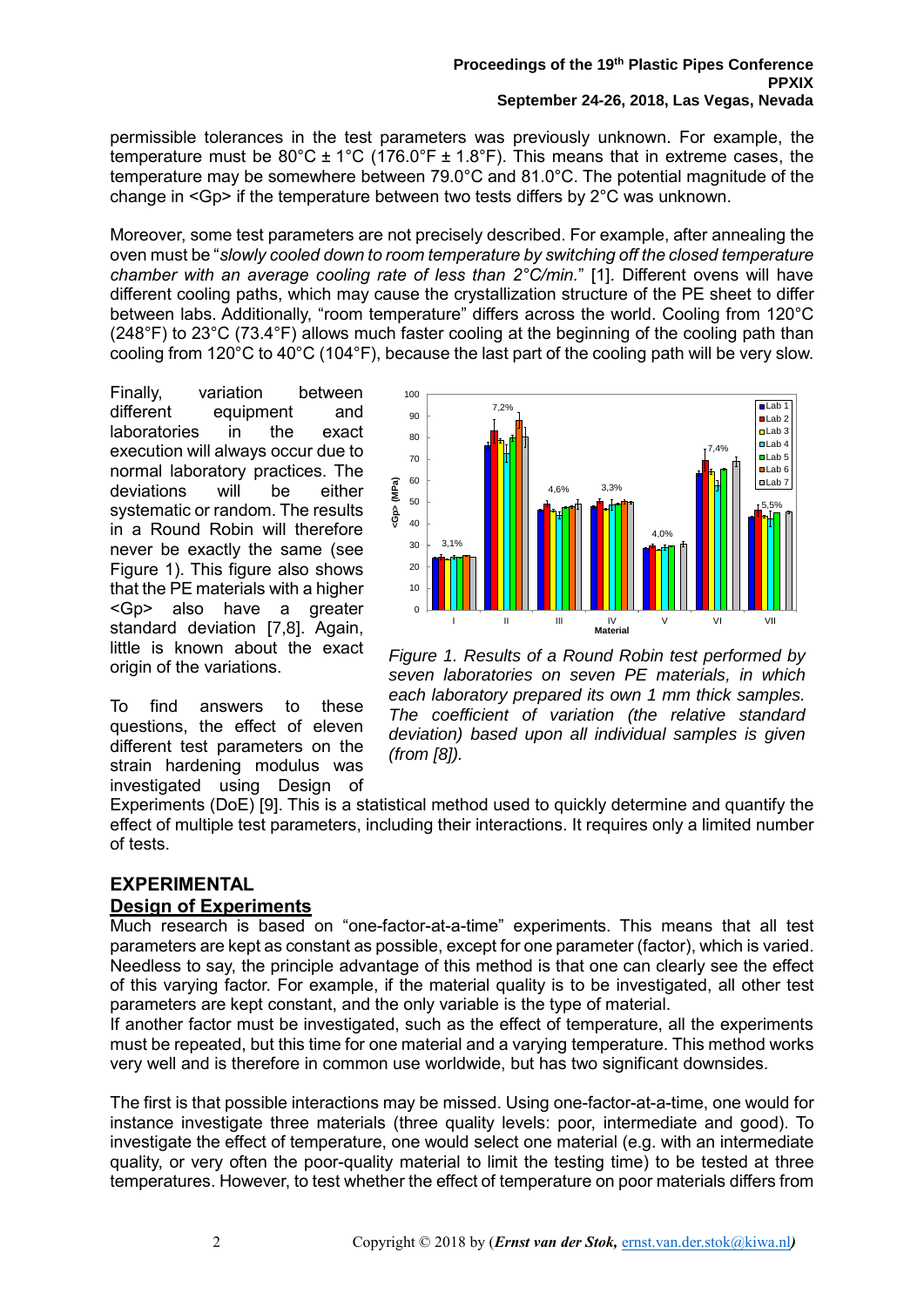the effect on good materials, one would need to test every material at three temperatures. This would require  $3^2$ =9 experiments.

This highlights the second downside, which is the limited number of factors that can be investigated. Using one-factor-at-a-time without taking interactions into account, one would perform 33 experiments for 11 factors (each with three levels). But if interactions are taken into account, this number becomes gigantic, as shown below:

For example, if only two factors (e.g. material and temperature) are chosen for two levels (e.g. poor/good or low/high), 4 (=2<sup>2</sup>) experiments are needed:

- 1. Poor material and low temperature
- 2. Good material and low temperature
- 3. Poor material and high temperature
- 4. Good material and high temperature

For 11 factors with only 2 levels, one would need to perform  $2^{11}$ =2048 experiments! For additional levels (e.g. an intermediate material or temperature) the number of experiments increases to a stunning 177,147!

Design of Experiments (DoE) [\[9\]](#page-1-2) is a statistical method used to overcome these two limitations. By carefully planning the experiment, only 32 experiments are needed to investigate 11 factors with 2 levels, while maintaining sufficient certainty. It involves absolute randomization and carefully-chosen factors, to prevent overlap between possible interactions (to ensure they are not "confounded").

Of course, a greater number of experiments will result in better statistical support, which means a higher degree of certainty can be obtained and/or more interactions can be found, including three-way or higher interactions. A three-way interaction is an interaction between three factors, rather than only two as explained above.

For this study, 32 "factorial experiments" were used to vary 11 factors (variables) at two levels (low and high) simultaneously. The following variables were investigated, each at a low and a high value, in partnership with a statistical consultancy company [10]:

- 1. PE type
	- a. Low: re-granulated excavated first-generation PE pipe (PE50)
	- b. High: virgin commercially-available PE 100-RC resin
- 2. Orientation during compression molding of the granulate
	- a. Low: the PE pellets were placed in a grid, so that they were evenly distributed across the compression molding surface
- b. High: all PE pellets were piled up at one side of the compression molding surface
- 3. Cooling rate after compression molding
	- a. Low: the compression molding plates were opened slightly to let the plate cool down by exposure to the air
	- b. High: the plate was cooled down as fast as possible using water
- 4. Cooling rate after annealing
	- a. Low: the oven was turned off and allowed to cool down overnight  $(< 2^{\circ}$ C/min)
	- b. High: the plate was removed from the oven and waved in the air
- 5. Punching equipment
	- a. Low: old, rough and blunt
	- b. High: new and sharp
- 6. Test temperature
	- a. Low: 75°C (167°F)
	- b. High: 85°C (185°F)
- 7. Tensile drawing speed
	- a. Low: 15 mm/min
	- b. High: 25 mm/min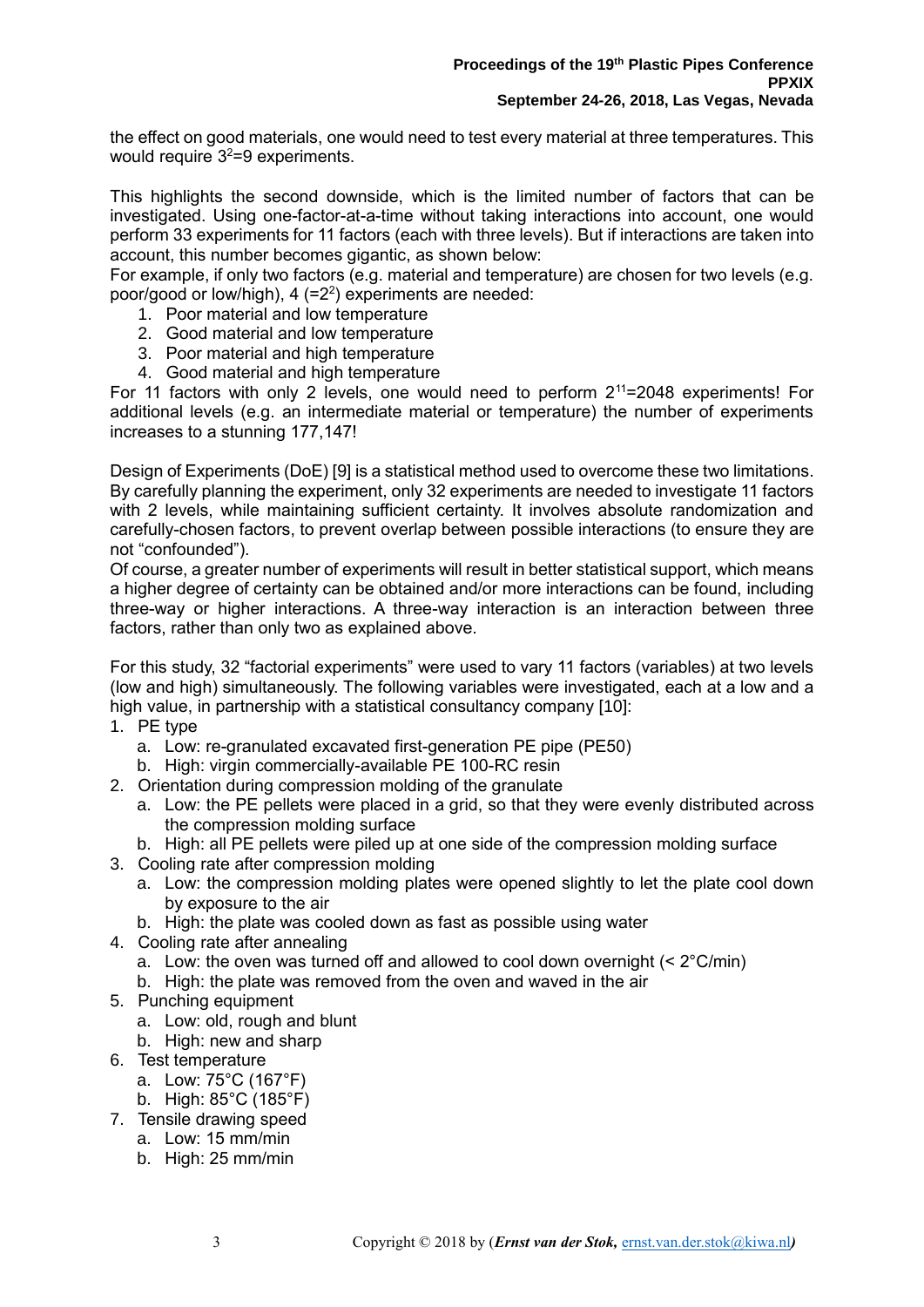#### **Proceedings of the 19th Plastic Pipes Conference PPXIX September 24-26, 2018, Las Vegas, Nevada**

- 8. Adhesion of the markers on the test bar (see [Figure 2](#page-3-0) left)
	- a. Low: normal, the 3 mm markers adhere fully to the test bar
	- b. High: only the outer half of the markers can adhere to the test bar, because the adhesive on the inner half of the marker is obstructed
- 9. Clamping area (see [Figure 2](#page-3-0) middle)
	- a. Low: normal, 20 mm of each side of the test bar was clamped
	- b. High: partial, only 8 mm of each side of the test bar was clamped
- 10. Test bar alignment in the clamp (see [Figure 2](#page-3-0) right)
	- a. Low: out of alignment (oblique), within "reasonable limits"
	- b. High: normal (straight)
- 11. Test conditioning
	- a. Low: no conditioning was carried out and the tensile test was started directly after closure of the lower clamp at 75°C or 85°C
	- b. High: normal, 30 min conditioning at 75°C or 85°C with a 1 min wait after closure of the lower clamp at 75°C or 85°C



<span id="page-3-0"></span>*Figure 2. The top half represents the "low" level and the bottom half represents the "high" level.*

*Left: the marker adheres to the entire area or only to the outer half of the marker (green), because the adhesive is obstructed on the other half (red). Middle: the test bar is clamped over 20 mm or only over 8 mm. Right: the test bar is installed obliquely or straight.*

It is important to note that the difference between the "low" and "high" levels is often greater than the tolerances stated in ISO 18488 [\[1\]](#page-0-2). This is necessary to obtain sufficient variation in the strain hardening modulus, otherwise the difference may be as low as the natural scatter resulting from the test method.

The variables were often chosen in such a way that the values stated in the standard were in the middle of the range (e.g. the tensile speed and the temperature). Other variables were chosen from a practical point of view.

It must be noted that while the type of clamp in the tensile tester was originally also a factor, this factor had to be removed for practical reasons. Also, the thickness of the test specimens and many variables related to the molecular structure of the PE material were not taken into account. Results from other studies are briefly discussed and referred to later in this paper.

Each of the 32 experiments resulted in one test bar, which was completely randomized in preparation and execution. This means that the samples were not grouped for easier preparation. A statistical evaluation was subsequently performed by the external statistical company to determine the effect and interaction of various variables.

After these experiments, 12 additional experiments were performed *in duplo* to confirm the earlier results. In this case, only PE100-RC, with high orientation during compression molding, cooled down slowly after annealing, and punched with a new punching tool, was tested at 20°mm/min using normal marker locations and the normal 30 min sample conditioning as prescribed by ISO 18488. These experiments also used an intermediate temperature (80°C). Again, each experiment used one test bar, which was prepared and tested completely individually and randomly.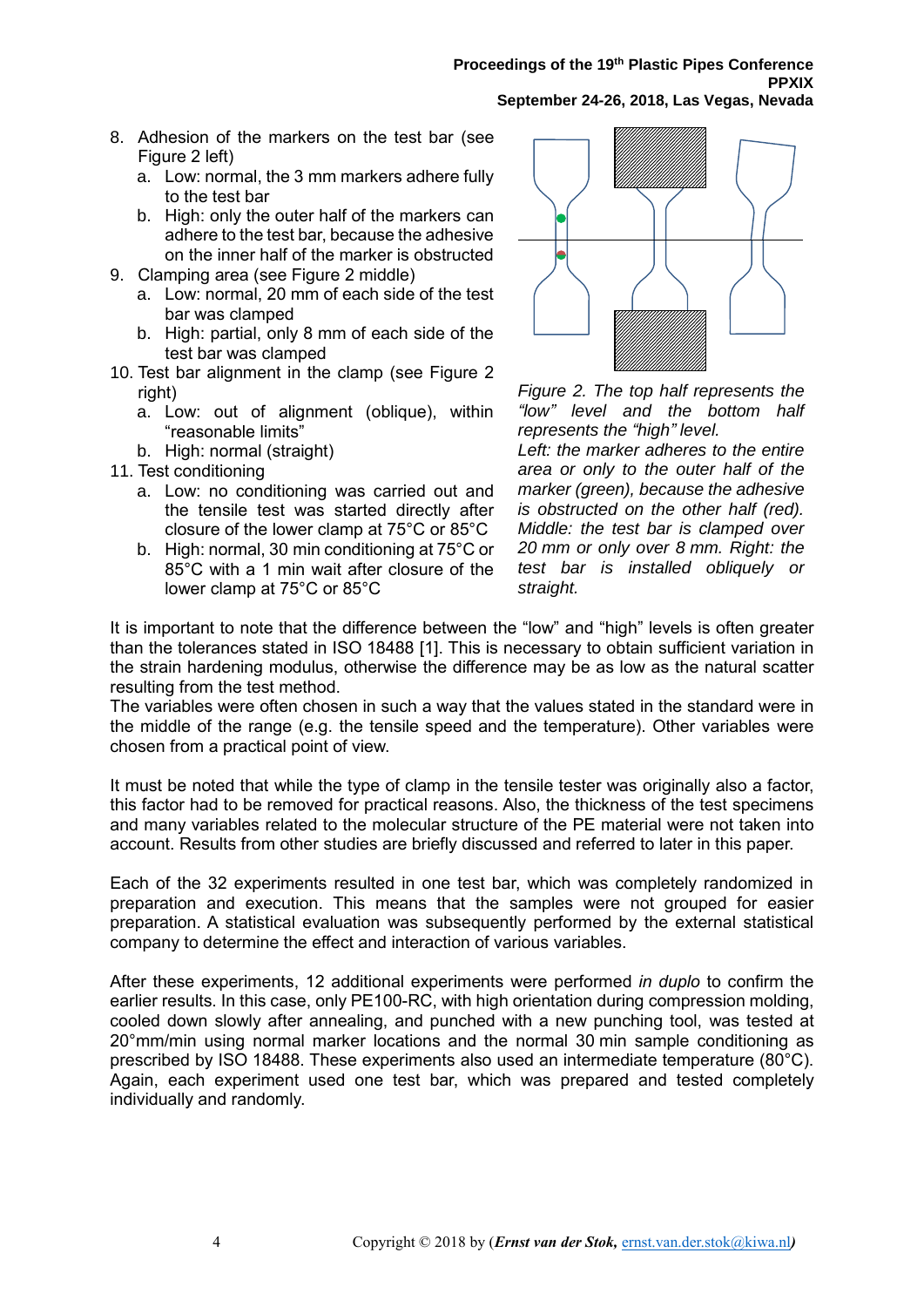### **Strain Hardening Test method**

The SHT is a modified tensile test performed at 80°C on specially-prepared thin samples [\(Figure 2\)](#page-3-0) of 0.3 mm (0.0118 inch). The test was performed in accordance with ISO 18488 [\[1\]](#page-0-2) as summarized below, except for the changes in variables as explained above.

The 0.3 mm thick samples were punched from a compression molded sheet made from PE granules. The samples were clamped and pulled at 20 mm/min with an Instron Electro-Mechanical Single Range Testing Machine type 3365, using a 500 N force transducer. During extension of the samples, the elongation was carefully measured using an advanced video (non-contact) extensometer (AVE) with a 500 mm field of view. A subsequent data treatment using the Neo-Hookean Strain Measure (NHSM) model was used to determine the slope after the natural draw ratio. This slope was correlated to the strain hardening modulus [\[2](#page-0-3)[,7\]](#page-1-3).



### **RESULTS**

A factorial regression was used to prepare an optimal model. The model was found to be reliable, since:

*Figure 3. Test setup for the SHT at Kiwa Technology.*

- the statistically significant factors explained 99% of the variation in the  $\langle$ Gp>.
- the standard deviation was found to be 2.84 MPa, which is comparable to private historical data from Kiwa Technology using many different PE qualities.
- the "lack-of-fit" had a high p-value.
- the residuals plot did not show any strange patterns, as should be expected from a sound model.

The statistical analysis of the 11 factors demonstrated that there are 6 factors that have a statistically significant influence on the resulting <Gp>, while 5 factors do not. Moreover, 6 twoway interactions were found to be statistically significant. Because of "confoundment", where interactions overlap one another, the most likely interaction is selected and presented here.

As expected, there was a clear difference in strain hardening modulus between the two PE types (PE50 and PE100-RC). Nevertheless, it was important to include this variable, because other variables may be dependent on the PE type. For example, it was also found that the effect of temperature on the strain hardening modulus for first-generation PE50 differed to that for PE100-RC. This shows that there is a two-way interaction between PE type and temperature.

It was found that a 10°C change in test temperature can result in a change of about 7 MPa in the strain hardening modulus. This means that the 2°C temperature variation allowed by the ISO 18488 standard can introduce a statistical deviation of about 1.4 MPa.

Because temperature and PE type interact with each other, this 7 MPa is only an average value. The change in strain hardening modulus due to the 10°C temperature difference was 2 MPa greater for PE100-RC (about 9 MPa) and 2 MPa lower for the first-generation PE (about 5 MPa).

The additional experiments, which used only PE100-RC and involved tests at 80°C, demonstrated a linear correlation between the temperature and the strain hardening modulus in this temperature range. These experiments also showed that a change of 10°C may have an even greater effect on the strain hardening modulus, possibly 13 - 19 MPa (see [Figure 4\)](#page-5-0). This means that a temperature variation of 2°C may introduce a statistical deviation of up to 3.8 MPa.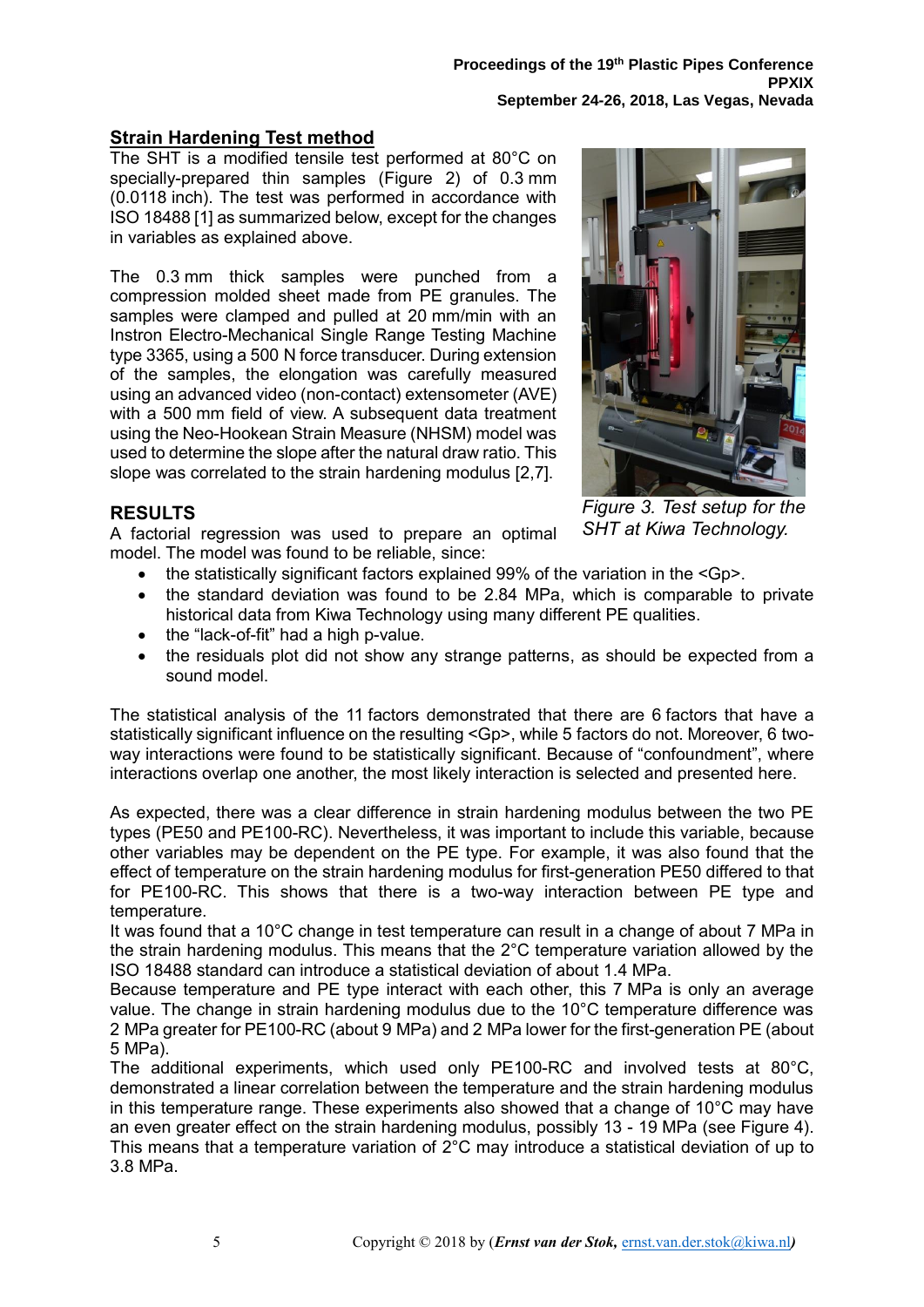#### **Proceedings of the 19th Plastic Pipes Conference PPXIX September 24-26, 2018, Las Vegas, Nevada**



<span id="page-5-0"></span>*Figure 4. Scatter plot of the original and two additional experiments using DoE, where the strain hardening modulus (<Gp>) is plotted against the test temperature (°C).*



<span id="page-5-1"></span>*Figure 5. The strain hardening modulus as a function of test temperature using the one-factorat-a-time method [\[11\]](#page-6-0).*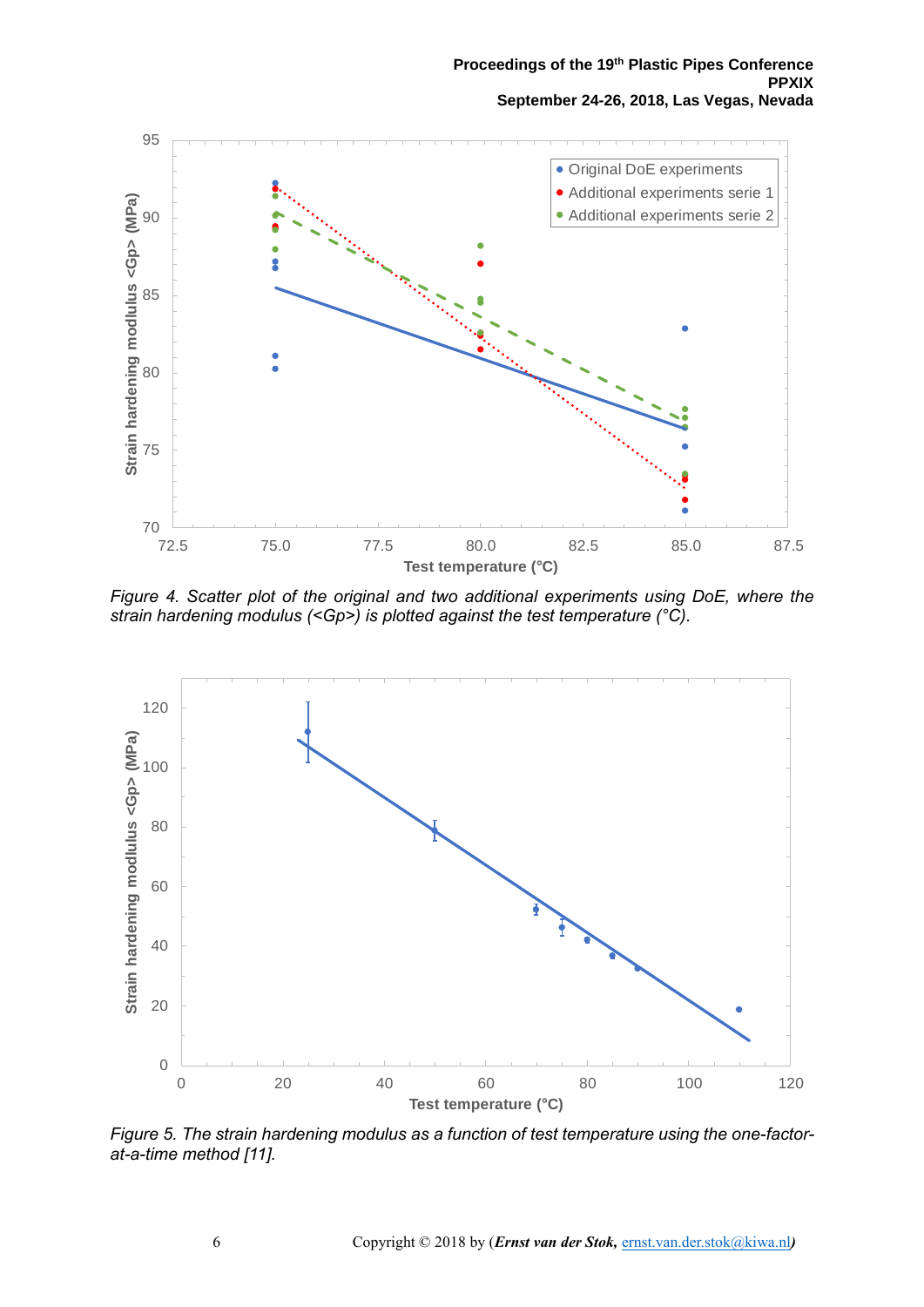<span id="page-6-1"></span><span id="page-6-0"></span>A similar effect was previously found by Kiwa Technology [11], where the test was performed in accordance with ISO/DIS 18488 [12] and only the factor "temperature" was changed over a wide range (see [Figure 5\)](#page-5-1). The difference in <Gp> between 75°C and 85°C was about 10 MPa for this PE100 material.

<span id="page-6-2"></span>Gerets and Engelsing [13] also obtained results of this order of magnitude. However, they found that the effect of temperature is greater for materials with lower stress cracking resistance than for those with a higher stress cracking resistance, which is the opposite to what was found in this study. However, it should be noted that in Gerets and Engelsing's study, the test was performed on very small test specimens of 1 mm (0.039 inch) thick using 15 mm/min as the crosshead speed and a different data evaluation method.

The first series of DoE experiments also demonstrated that the adhesion of the markers, the clamping area and the alignment have a statistically significant influence on the strain hardening modulus. The additional experiments could not confirm the statistical effect of clamping and alignment. Nevertheless, it is important to take account of proper preparation of the test setup.

The cooling rate after annealing is also important. This is currently not well described in the standard, which simply mentions "*slow cooling*" [\[1\]](#page-0-2). However, very fast cooling does have a statistically significant effect on the strain hardening modulus of about -2.7 MPa compared to slow cooling. However, it should be noted that such rapid cooling is an extreme example, which is not permitted by ISO 18488. It does show that the changes in the molecular structure due to differences in crystallization are of importance to the strain hardening modulus.

The orientation due to compression molding, the punching equipment, the cooling rate after compression molding, the tensile drawing speed and the test conditioning were found to have no statistical significance.

It was also found that, although the tensile drawing speed on its own is not statistically significant, the interaction between "tensile drawing speed" and "test temperature" is. This means that the tensile drawing speed combined with the test temperature influences the strain hardening modulus.

Earlier research [\[11\]](#page-6-0) on a PE100 material has shown that the tensile speed does change if more extreme values are chosen (see [Figure 6\)](#page-7-0). The other test parameters were chosen in accordance with ISO/DIS 18488 [\[12\]](#page-6-1).

<span id="page-6-3"></span>Domínguez et al. did find distinct lower <Gp> values using a lower tensile speed (tested with 3, 10 and 20 mm/min using ISO/DIS 18488, but with slight modifications to the geometry of the specimen and the test conditions) [14].

Gerets and Engelsing [\[13\]](#page-6-2) found a linear correlation between the strain hardening modulus and the logarithm of the crosshead speed up to 7 mm/min at 23°C. It is not known if such a correlation is valid at the normal test temperature of 80°C.

They found that, in this range, an increase in the testing temperature of ΔT=10°C corresponds to a decrease in crosshead speed of about one decade (using test parameters other than those prescribed by ISO 18488). Above this crosshead speed, the intrinsic heating of the specimens influences the transition from cold drawing to the strain hardening region.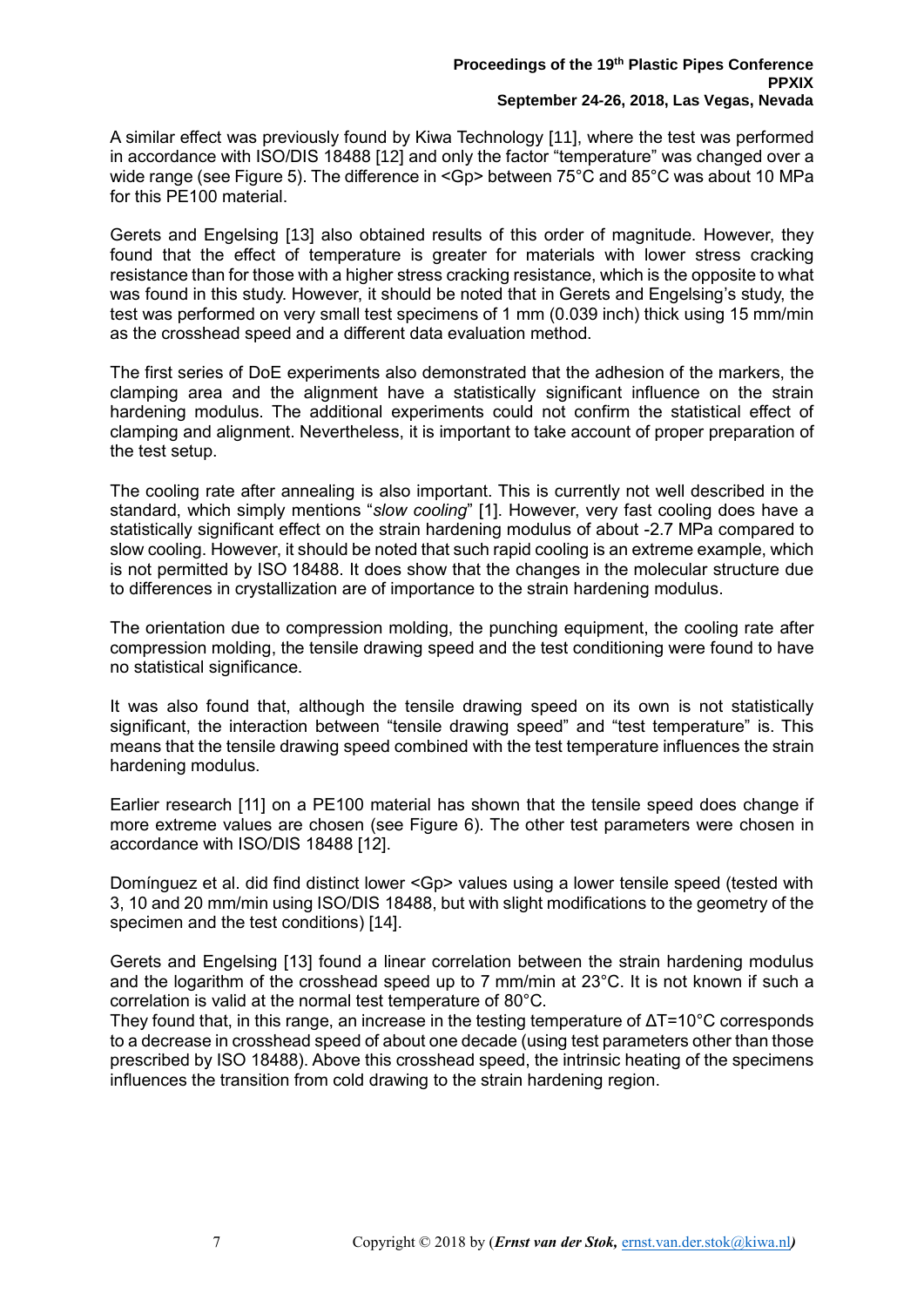

<span id="page-7-0"></span>*Figure 6. The strain hardening modulus as a function of tensile speed using the one-factor-ata-time method [\[11\]](#page-6-0).*

Finally, in this Design of Experiments statistical model, higher <Gp> values resulted in more scatter (also relatively), although the difference is limited. This is similar to the results found in earlier Round Robin data (see [Figure 1\)](#page-1-0).

It is not known why this happens, but it is probably influenced by the fact that materials with a higher slow crack growth resistance have a lower draw ratio at break than materials with a lower resistance to SCG (see [Figure 7\)](#page-7-1).

ISO 18488 states that the data must be evaluated from  $\lambda = 8.0$  to  $\lambda = 12.0$ or breakage. If the material breaks relatively quickly (e.g. at  $\lambda = 9$ ), the fit is performed on a relatively small data set in a narrow draw ratio range.



**Strain Hardening Modulus <Gp>** 

<span id="page-7-1"></span>*Figure 7. The draw-ratio-at-break as function of the strain hardening modulus at 80°C. From Scholten [15].*

In contrast, a material that breaks after  $\lambda$  = 12 allows the entire draw ratio range to be used to fit the slope. A wider range gives a better fit and thus less scatter. This is especially true if the correlation between the <Gp> and the Neo-Hookean constitutive model is not completely linear.

It should be noted that many variables related to the material have not been taken into account, although these can have a major influence on the <Gp>. For example, Domínguez et al. demonstrated that the <Gp> depends on the co-monomer type and the catalyst [16].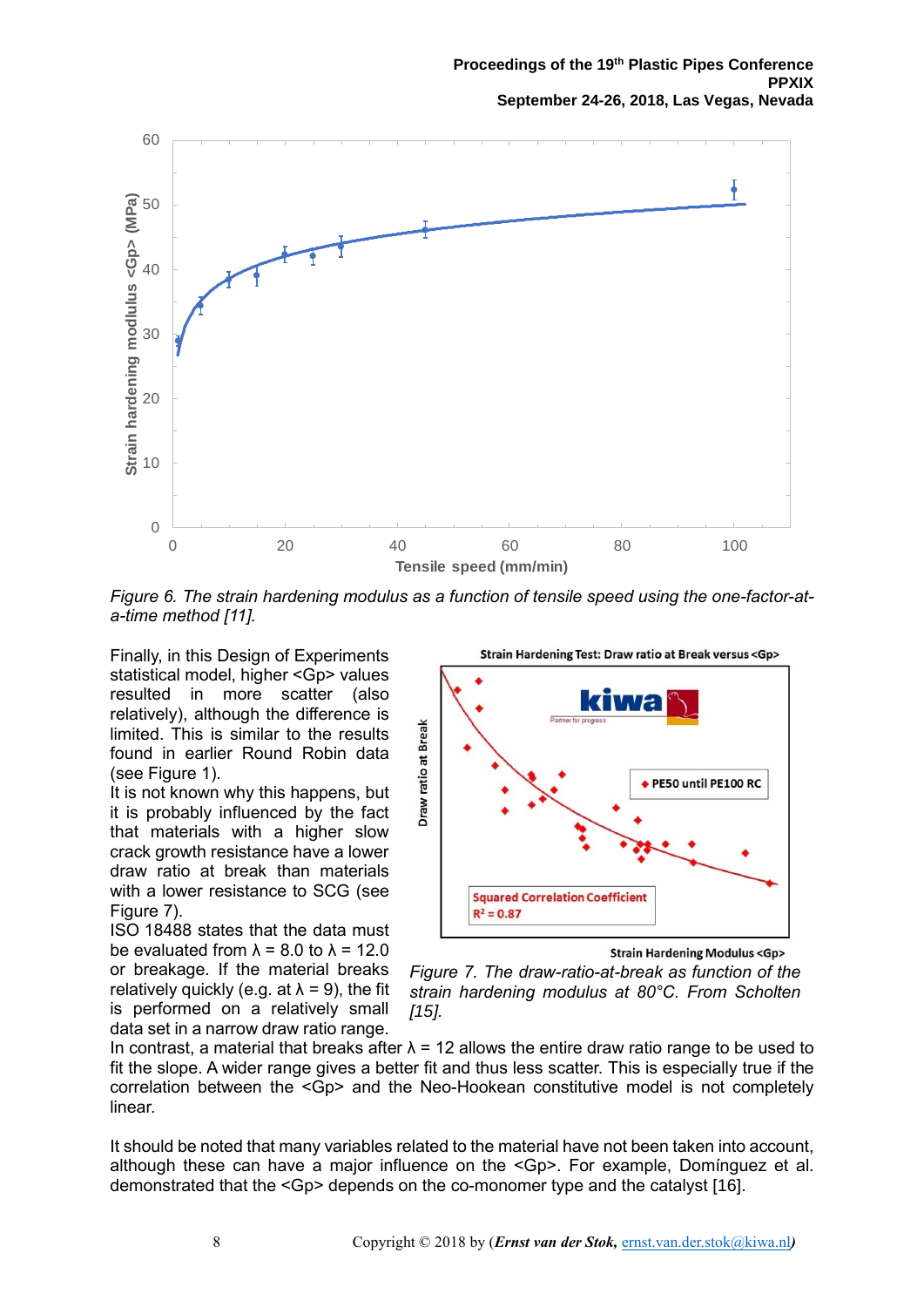Deveci and Fang evaluated the correlations between morphology, molecular weight, molecular weight distribution and the rheological properties of different PE materials, with their slow crack growth resistances obtained using the strain hardening test [17]. They also found that the SHT is affected by the co-monomer type.

During this conference, Deveci et al. will publish more information on the sensitivity of the strain hardening modulus to molecular properties [18].

The effect of thickness was also not taken into account in the DoE investigation. Kiwa Technology (see [Figure 8\)](#page-8-0) and other research institutes [19] have previously demonstrated that the thickness is of no importance for samples up to at least 1 mm, and possibly even thicker. However, Dominguez et al. did find slightly lower values for 2 mm thick samples than for 0.3 mm thick samples [\[14\]](#page-6-3).

The reason thicker samples may give deviating values is due to intrinsic (adiabatic) heating of the sample during plastic deformation. Black samples would be particularly affected by this. Gerets and Engelsing [\[13\]](#page-6-2) showed this effect very clearly when performing a tensile test at 7, 30 and 70 mm/min at 23°C. They concluded that "*small deviations between the intrinsic heating detected for differently coloured material but are negligible compared to the influence of the crosshead speed*".



<span id="page-8-0"></span>*Figure 8. The strain hardening modulus at 80°C as a function of sample thickness using the one-factor-at-a-time method [\[11\]](#page-6-0).*

### **CONCLUSIONS**

The Design of Experiments statistical method proved to be a suitable tool for rapid screening of the effect of various test parameters on the strain hardening modulus. It was found that a 2°C temperature variation may introduce a statistical deviation of up to 3.8 MPa. This study also demonstrates that the deviation for PE100-RC is greater than for first-generation PE. Furthermore, some of the test parameters related to the test setup were of statistical significance, which highlights the importance of proper preparation. Very fast cooling after